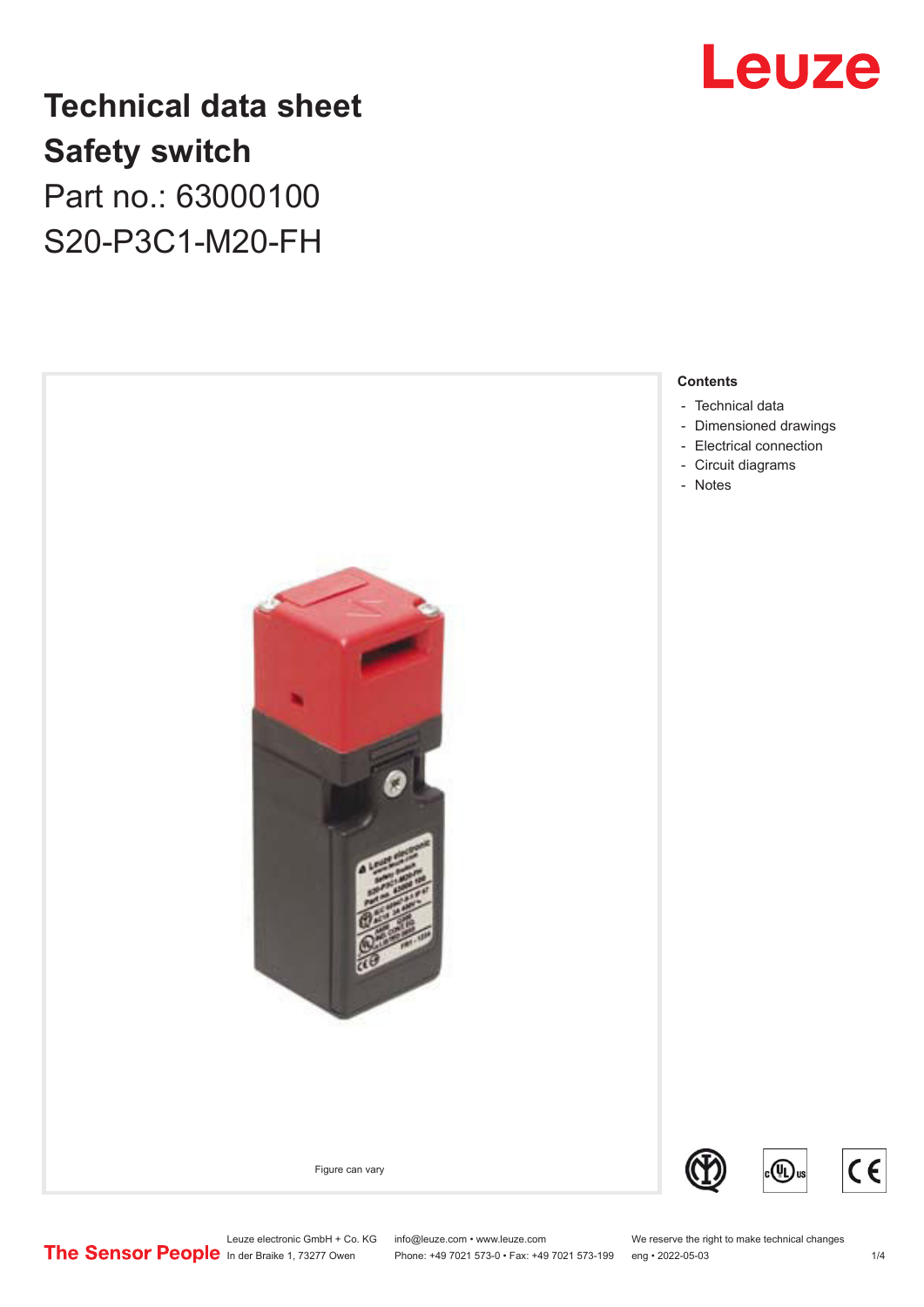# <span id="page-1-0"></span>**Technical data**

**Basic data**

# **Leuze**

#### **Mechanical data**

| <b>Series</b>                      | S <sub>20</sub>                                                                                                                 |
|------------------------------------|---------------------------------------------------------------------------------------------------------------------------------|
| <b>Functions</b>                   |                                                                                                                                 |
| <b>Functions</b>                   | Type 2 interlock device with mechani-<br>cally actuated position switch with low-<br>coded actuator acc. to DIN EN ISO<br>14119 |
| <b>Characteristic parameters</b>   |                                                                                                                                 |
| Mission time T <sub>M</sub>        | 20 years, EN ISO 13849-1                                                                                                        |
| B10 <sub>a</sub>                   | 2,000,000 number of cycles                                                                                                      |
| <b>Electrical data</b>             |                                                                                                                                 |
| Usage category at DC 13            | Ue / le: 24 V / 6 A, 125 V / 1.1 A, 250 V /<br>0.4 A. EN 60947-5-1                                                              |
| Usage category at AC 15            | Ue / le: 250 V / 6 A, 400 V / 4 A, 500 V /<br>1 A. EN 60947-5-1                                                                 |
| <b>Contact allocation</b>          | 2NC                                                                                                                             |
| <b>Contact opening</b>             | Force-fit                                                                                                                       |
| Short circuit protected            | 500 V, 10 A, type aM, IEC 60269-1                                                                                               |
| <b>Contact protection</b>          | Protective insulation O                                                                                                         |
| Performance data                   |                                                                                                                                 |
| <b>Rated insulation voltage</b>    | 500 V AC, 600 V DC                                                                                                              |
| Conventional thermal current, max. | 10 A                                                                                                                            |
| <b>Connection</b>                  |                                                                                                                                 |
| <b>Number of connections</b>       | 1 Piece(s)                                                                                                                      |
| Number of cable entries            | 1 Piece(s)                                                                                                                      |
| <b>Connection 1</b>                |                                                                                                                                 |
| <b>Function</b>                    | Contact connection                                                                                                              |
| <b>Type of connection</b>          | Terminal                                                                                                                        |
| <b>Type of terminal</b>            | Screw terminal                                                                                                                  |

### **Cable properties**

**Connection cross sections** 1 x 0.5 mm<sup>2</sup> to 2 x 2.5 mm<sup>2</sup>, wire

**No. of pins** 4 -pin

| Design                                     | Cubic                                                     |
|--------------------------------------------|-----------------------------------------------------------|
| Dimension (W x H x L)                      | 30.8 mm x 30.8 mm x 93 mm                                 |
| <b>Housing material</b>                    | Plastic                                                   |
| <b>Plastic housing</b>                     | Glass fiber reinforced (PPS), self-<br>extinguishing      |
| <b>Electrical contact material</b>         | Silver alloy                                              |
| Net weight                                 | 100 <sub>a</sub>                                          |
| <b>Housing color</b>                       | <b>Black</b>                                              |
|                                            | Red                                                       |
| Type of fastening                          | Through-hole mounting                                     |
| Type of cable entry                        | $M20 \times 15$                                           |
| Switch type                                | Interlock device without quard<br>interlocking, ISO 14119 |
| Switching principle                        | Slow-action contact                                       |
| <b>Approach actuation directions</b>       | $1 \times top$                                            |
|                                            | 4 x side $(90^\circ)$                                     |
| Approach speed                             | $00.5$ m/s                                                |
| <b>Mechanical life time</b>                | 1,000,000 actuation cycles, IEC 6047-5-<br>1              |
| Actuation frequency, max.                  | 3,600 per hour, IEC 6047-5-1                              |
| <b>External actuator</b>                   | AC-ANxx series: straight, angled,<br>resilient, alignable |
| <b>Extraction force, unlocked actuator</b> | 10N                                                       |
| Actuating path with forced separation      | $9 \text{ mm}$                                            |
| <b>Recoil tolerance</b>                    | 4.5 mm                                                    |
|                                            |                                                           |
| <b>Environmental data</b>                  |                                                           |

| Ambient temperature, operation    | -25  80 °C    |
|-----------------------------------|---------------|
| Degree of contamination, external | 3. EN 60947-1 |

#### **Certifications**

| Degree of protection  | IP 67      |
|-----------------------|------------|
| <b>Certifications</b> | c UL US    |
|                       | <b>IMQ</b> |

#### **Classification**

| <b>Customs tariff number</b> | 85369095 |
|------------------------------|----------|
| <b>ECLASS 5.1.4</b>          | 27272602 |
| <b>ECLASS 8.0</b>            | 27272602 |
| <b>ECLASS 9.0</b>            | 27272602 |
| ECLASS 10.0                  | 27272602 |
| <b>ECLASS 11.0</b>           | 27272602 |
| ECLASS 12.0                  | 27272602 |
| <b>ETIM 5.0</b>              | EC002592 |
| <b>ETIM 6.0</b>              | EC002592 |
| <b>ETIM 7.0</b>              | EC002592 |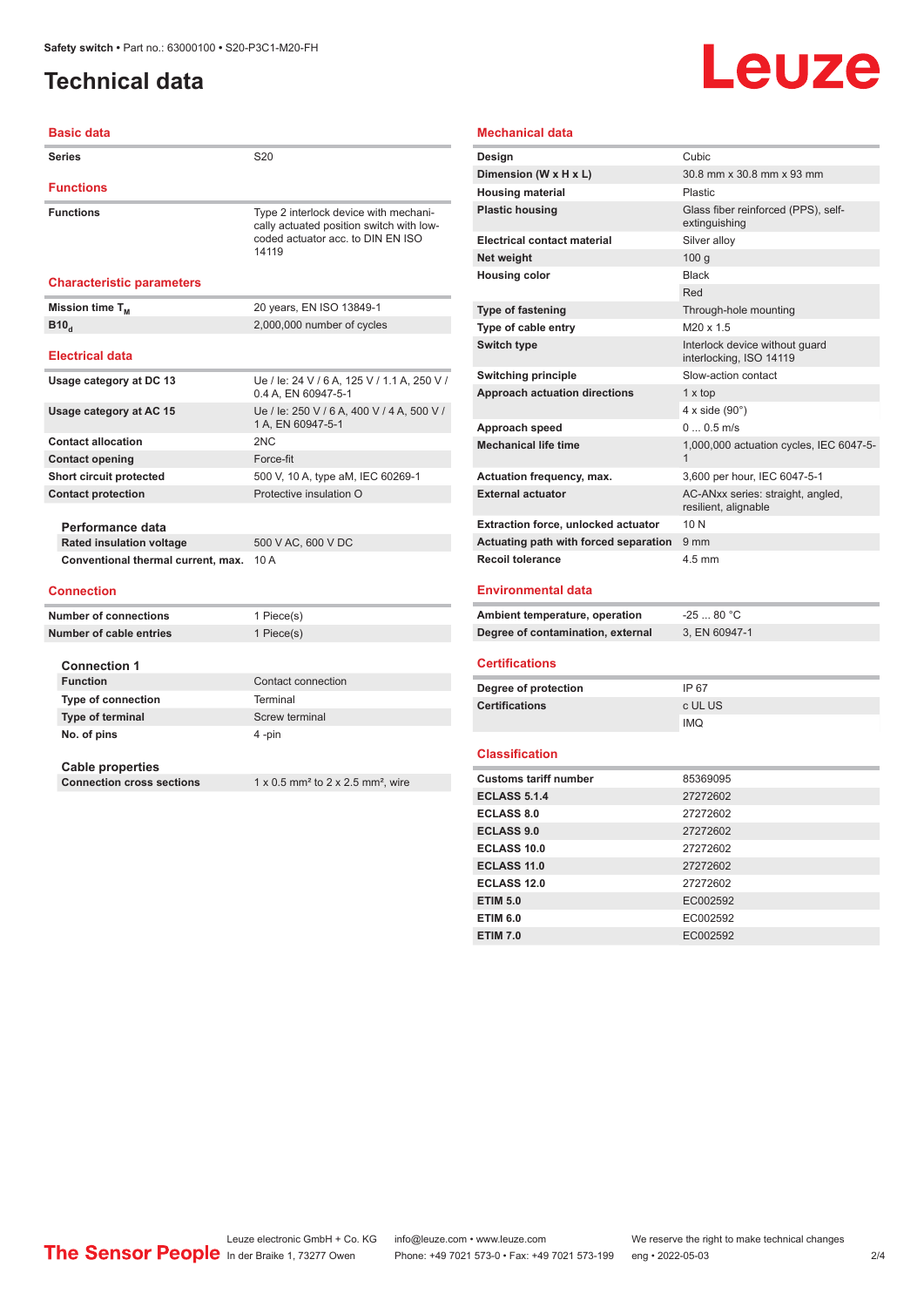# <span id="page-2-0"></span>**Dimensioned drawings**

All dimensions in millimeters





### Approach directions



# **Leuze**